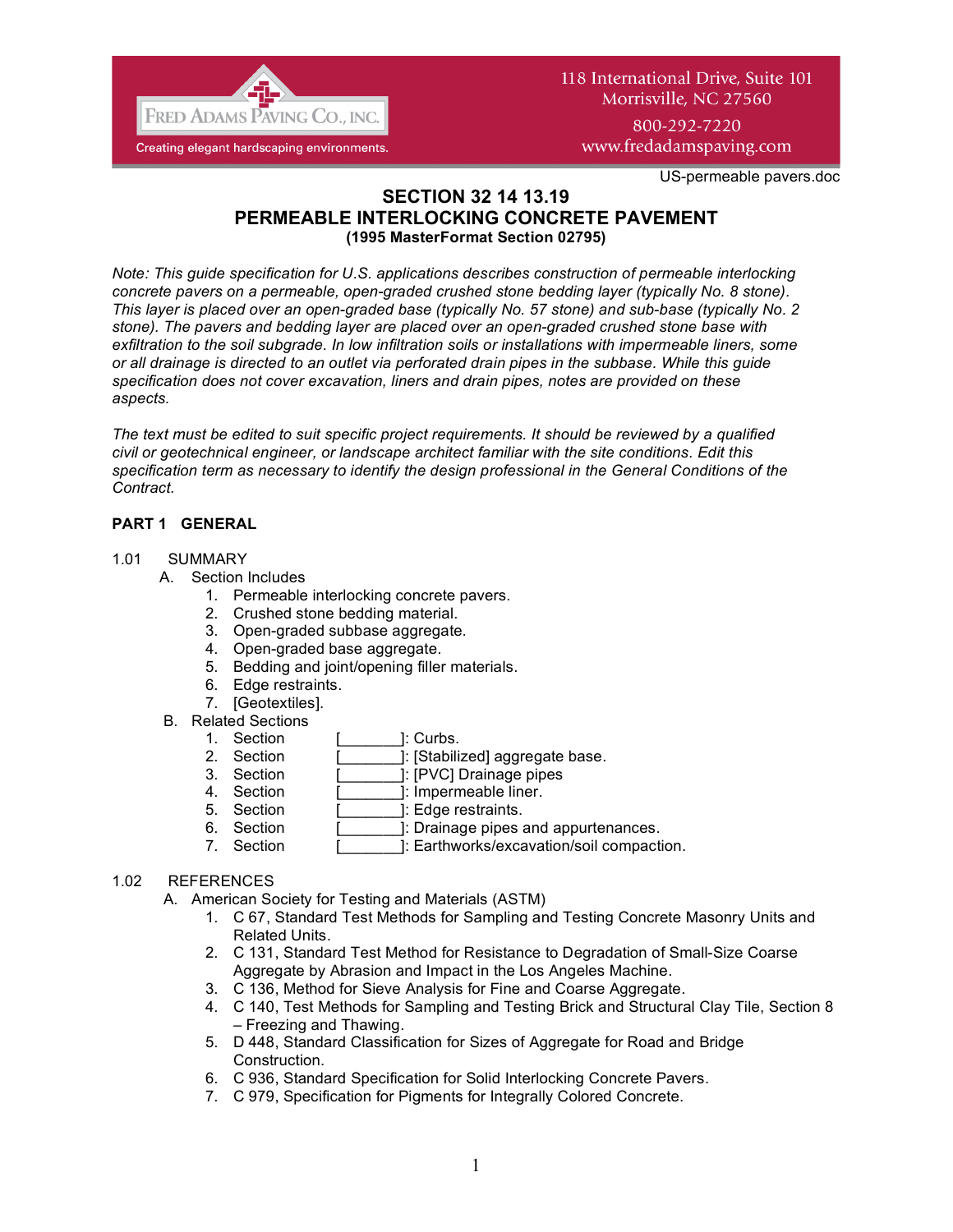

800-292-7220 www.fredadamspaving.com

US-permeable pavers.doc

- 8. D 698, Test Methods for Moisture Density Relations of Soil and Soil Aggregate Mixtures Using a 5.5-lb (2.49 kg) Rammer and 12 in. (305 mm) drop.
- 9. D 1557, Test Methods for Moisture Density Relations of Soil and Soil Aggregate Mixtures Using a 10-lb (4.54 kg) Rammer and 18 in. (457 mm) drop.
- 10. D 1883, Test Method for California Bearing Ratio of Laboratory-Compacted Soils.
- 11. D 4254, Standard Test Methods for Minimum Index Density and Unit Weight of Soils and Calculation of Relative Density.
- C. Interlocking Concrete Pavement Institute (ICPI)
	- 1. Permeable Interlocking Concrete Pavement manual.
- 1.03 SUBMITTALS
	- A. In accordance with Conditions of the Contract and Division 1 Submittal Procedures Section.
	- B. Manufacturer's drawing and details: Indicate perimeter conditions, junction with other materials, expansion and control joints, paver [layout,] [patterns,] [color arrangement,] installation [and setting] details. Indicate layout, pattern, and relationship of paving joints to fixtures and project formed details.
	- C. Minimum 3 lb (2 kg) samples of subbase, base and bedding aggregate materials.
	- D. Sieve analysis of aggregates for subbase, base and bedding materials per ASTM C 136.
	- E. Soils report indicating density test reports, classification, and infiltration rate measured on-site under compacted conditions, and suitability for the intended project.
	- F. Erosion and sediment control plan.
	- G. [Stormwater management (quality and quantity) calculations.]
	- H. Permeable concrete pavers:
		- 1. Manufacturer's product catalog sheets with specifications.
			- 2. [Four] representative full-size samples of each paver type, thickness, color, and finish. Submit samples indicating the range of color expected in the finished installation.
			- 3. Accepted samples become the standard of acceptance for the work of this Section.
			- 4. Laboratory test reports certifying compliance of the concrete pavers with ASTM C 936.
			- 5. Manufacturer's material safety data sheets for the safe handling of the specified materials and products.
			- 6. Manufacturer's written quality control procedures including representative samples of production record keeping that ensure conformance of paving products to the project specifications.
	- H. Paver Installation Subcontractor:
		- 1. A copy of Subcontractor's current certificate from the Interlocking Concrete Pavement Institute Concrete Paver Installer Certification program.
		- 2. Job references from projects of a similar size and complexity. Provide Owner/Client/General Contractor names, postal address, phone, fax, and email address.
		- 3. Written Method Statement and Quality Control Plan that describes material staging and flow, paving direction and installation procedures, including representative reporting forms that ensure conformance to the project specifications.

#### 1.04 QUALITY ASSURANCE

- A. Paver Installation Subcontractor Qualifications:
	- 1. Utilize an installer having successfully completed concrete paver installation similar in design, material and extent indicated on this project.
	- 2. Utilize an installer holding a current certificate from the Interlocking Concrete Pavement Institute Concrete Paver Installer Certification program.
- B. Regulatory Requirements and Approvals: [Specify applicable licensing, bonding or other requirements of regulatory agencies.].
- C. Review the manufacturers' quality control plan, paver installation subcontractor's Method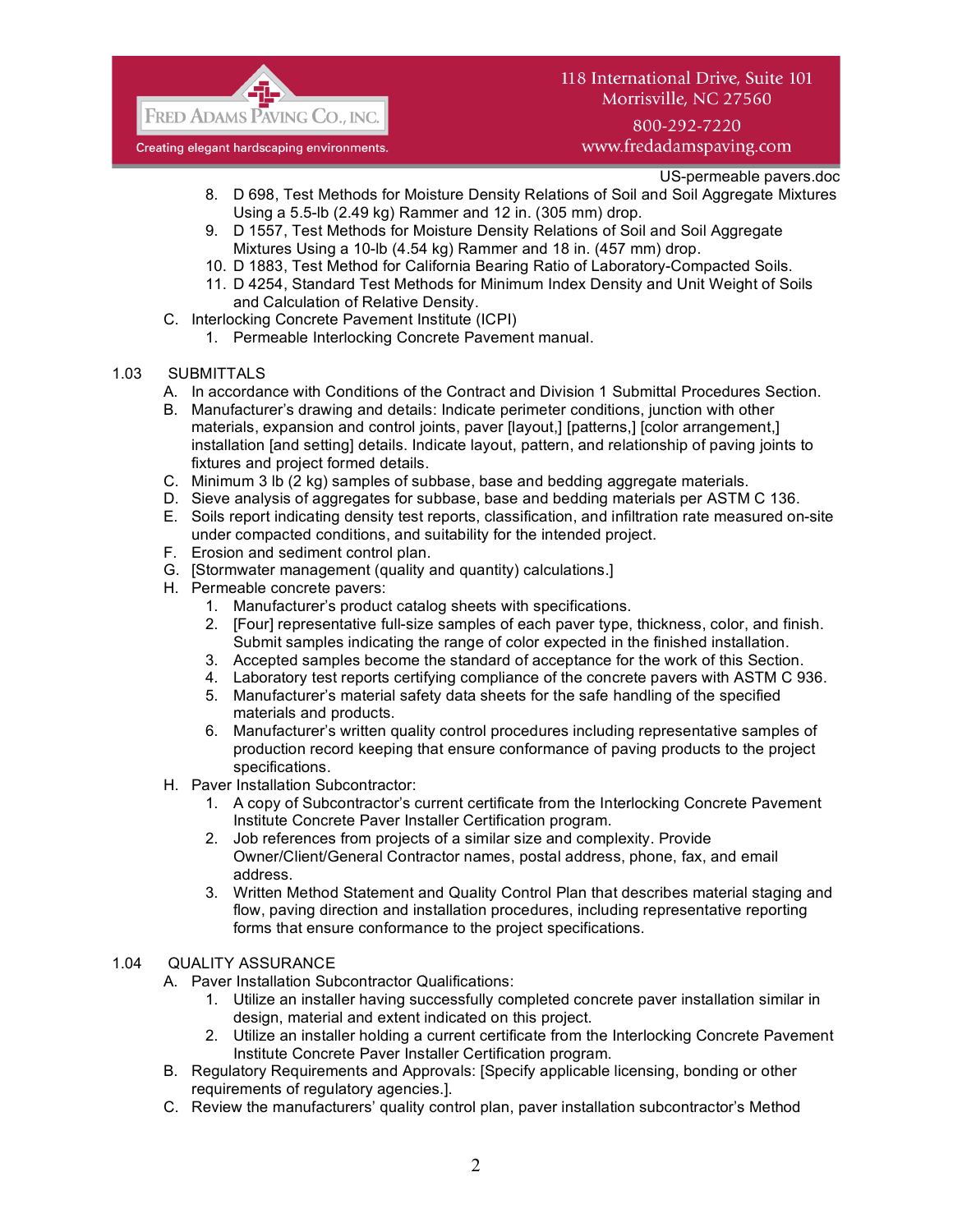

800-292-7220 www.fredadamspaving.com

US-permeable pavers.doc

Statement and Quality Control Plan with pre-construction meeting of representatives from the manufacturer, paver installation subcontractor, general contractor, engineer and/or owner's representative.

- C. Mock-Ups:
	- 1. Install a 10 ft x 10 ft  $(3 \times 3 \text{ m})$  paver area.
	- 2. Use this area to determine surcharge of the bedding layer, joint sizes, lines, laying pattern(s), color(s) and texture of the job.
	- 3. This area will be used as the standard by which the work will be judged.
	- 4. Subject to acceptance by owner, mock-up may be retained as part of finished work.
	- 5. If mock-up is not retained, remove and properly dispose of mock-up.

#### 1.05 DELIVERY, STORAGE, AND HANDLING

- A. General: Comply with Division 1 Product Requirement Section.
- B. Comply with manufacturer's ordering instructions and lead-time requirements to avoid construction delays.
- C. Delivery: Deliver materials in manufacturer's original, unopened, undamaged container packaging with identification tags intact on each paver bundle.
	- 1. Coordinate delivery and paving schedule to minimize interference with normal use of buildings adjacent to paving.
	- 2. Deliver concrete pavers to the site in steel banded, plastic banded, or plastic wrapped cubes capable of transfer by forklift or clamp lift.
	- 3. Unload pavers at job site in such a manner that no damage occurs to the product or existing construction
- D Storage and Protection: Store materials in protected area such that they are kept free from mud, dirt, and other foreign materials.

# 1.06 ENVIRONMENTAL REQUIREMENTS

- A. Do not install in rain or snow.
- B. Do not install frozen bedding materials.

#### 1.07 MAINTENANCE

- A. Extra materials: Provide [Specify area] [Specify percentage] additional material for use by owner for maintenance and repair.
- B. Pavers shall be from the same production run as installed materials.

## PART 2 PRODUCTS

*Note: Some projects may include permeable and solid interlocking concrete pavements. Specify each product as required.*

- A. Manufacturer: [Specify ICPI member manufacturer name.].
	- 1. Contact: [Specify ICPI member manufacturer contact information.].
- B. Permeable Interlocking Concrete Paver Units:
	- 1. Paver Type: [Specify name of product group, family, series, etc.].
		- a. Material Standard: Comply with ASTM C 936.
		- b. Color [and finish]: [Specify color.] [Specify finish].
		- c. Color Pigment Material Standard: Comply with ASTM C 979.

*Note: Concrete pavers may have spacer bars on each unit. Spacer bars are recommended for mechanically installed pavers. Manually installed pavers may be installed with or without spacer bars. Verify with manufacturers that overall dimensions do not include spacer bars.*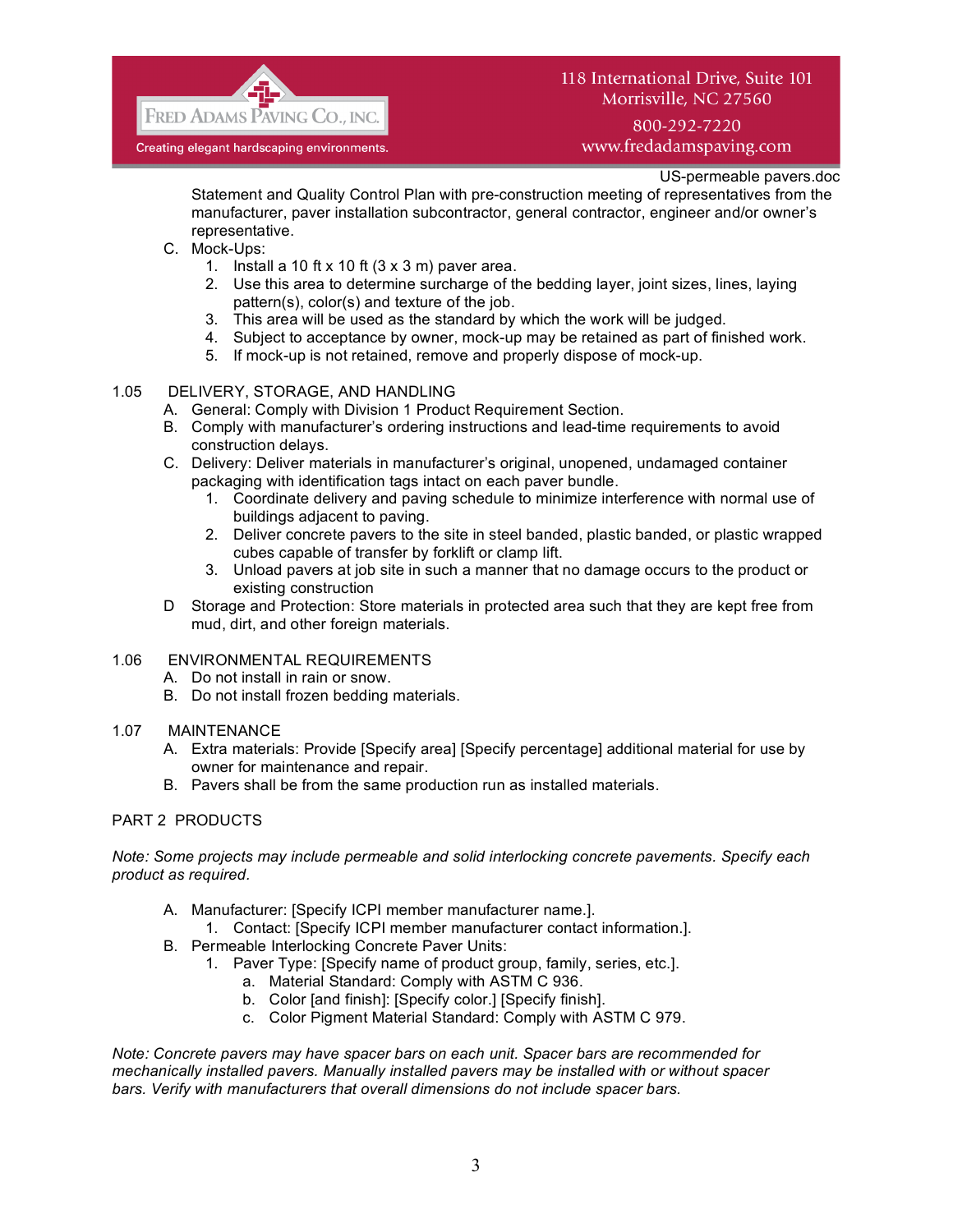

800-292-7220 www.fredadamspaving.com

US-permeable pavers.doc

d. Size: [Specify.] inches [({Specify.}mm)] x [Specify.] inches [({Specify}mm)] x [Specify.] inches [({Specify.} mm)] thick.

*Note: When 3 1/8 in. (80 mm) thick pavers are specified, their compressive strength test results per ASTM C 140 should be adjusted by multiplying by 1.18 to equate the results to that from 2 3/8 in. (60 mm) thick pavers.*

- 2.02 PRODUCT SUBSTITUTIONS
	- A. Substitutions: No substitutions permitted.
- 2.03 CRUSHED STONE FILLER, BEDDING, BASE AND SUBBASE
	- A. Crushed stone with 90% fractured faces, LA Abrasion < 40 per ASTM C 131, minimum CBR of 80% per ASTM D 1883.
	- B. Do not use rounded river gravel.
	- C. All stone materials shall be washed with less than 1% passing the No. 200 sieve.
	- D. Joint/opening filler, bedding, base and subbase: conforming to ASTM D 448 gradation as shown in Tables 1, 2 and 3 below:

*Note: No. 89 or finer gradation may be used to fill permeable pavers with narrow joints.*

| Table 1                                |                        |
|----------------------------------------|------------------------|
| <b>ASTM No. 8 Grading Requirements</b> |                        |
| Bedding and Joint/Opening Filler       |                        |
| Sieve Size                             | <b>Percent Passing</b> |
| 12.5 mm (1/2 in.)                      | 100                    |
| $9.5$ mm $(3/8$ in.)                   | 85 to 100              |
| 4.75 mm (No. 4)                        | 10 to 30               |
| 2.36 mm (No. 8)                        | $0$ to 10              |
| 1.16 mm (No. 16)                       | $0$ to 5               |
|                                        |                        |

| <b>Grading Requirements</b>          |  |
|--------------------------------------|--|
| <b>Percent Passing</b><br>Sieve Size |  |
| 37.5 mm (1 1/2 in.)<br>100           |  |
| 25 mm (1 in.)<br>95 to 100           |  |
| 12.5 mm (1/2 in.)<br>25 to 60        |  |
| 4.75 mm (No. 4)<br>$0$ to 10         |  |
| 2.36 mm (No. 8)<br>$0$ to 5          |  |

Table 3 Grading Requirement for ASTM No. 2 Subbase Sieve Size **Percent Passing** 75 mm (3 in.) 100 63 mm (2 1/2 in.) 90 to 100 50 mm (2 in.) 35 to 70 37.5 mm (1 1/2 in.) 0 to 15 19 mm (3/4 in.) 0 to 5

E. Gradation criteria for the bedding and base:

*Note: Dx is the particle size at which x percent of the particles are finer. For example, D15 is the*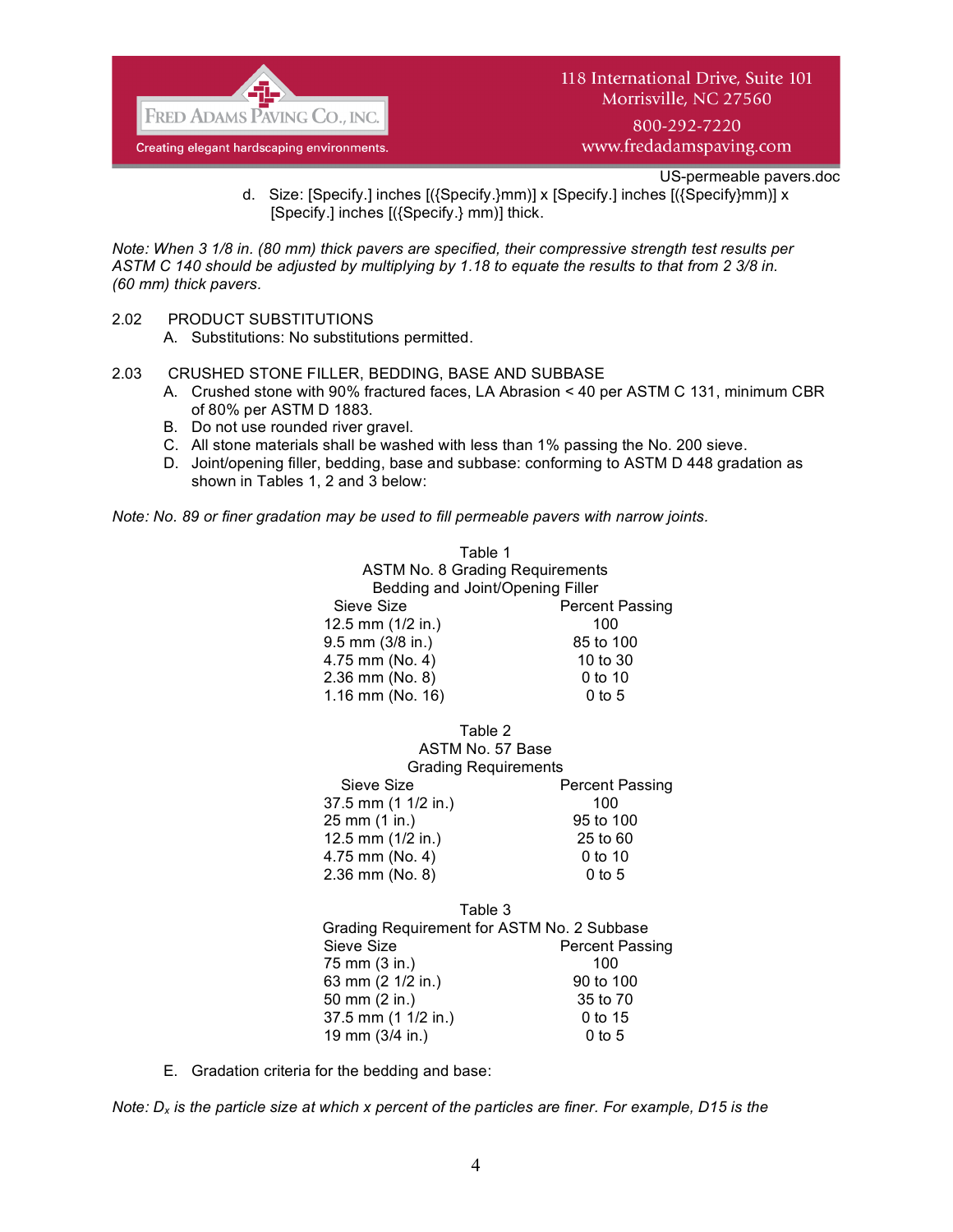

800-292-7220 www.fredadamspaving.com

US-permeable pavers.doc

*particle size of the aggregate for which 15% of the particles are smaller and 85% are larger.*

- 1.  $D_{15}$  base stone  $/D_{50}$  bedding stone < 5.
- 2.  $D_{50}$  base stone/ $D_{50}$  bedding stone > 2.

### **2.04 ACCESSORIES**

A. Provide accessory materials as follows:

*Note: Curbs will typically be cast-in-place concrete or precast set in concrete haunches. Concrete curbs may be specified in another Section. Do not use plastic edging with steel spikes to restrain the paving units.*

- 1. Edge Restraints
	- a. Manufacturer: [Specify manufacturer.].
	- b. Material: [Pre-cast concrete] [Cut stone] [Concrete].
	- b. Material Standard: [Specify material standard.].

*Note: See ICPI publication, Permeable Interlocking Concrete Pavements for guidance on geotextile selection. Geotextile use is optional.*

- 2. Geotextile Fabric:
	- a. Material Type and Description: [Specify material type and description.].
	- b. Material Standard: [Specify material standard.].
	- c. Manufacturer: [Acceptable to interlocking concrete paver manufacturer]]

## **PART 3 EXECUTION**

- 3.01 ACCEPTABLE INSTALLERS
	- A. [Specify acceptable paver installation subcontractors.].

#### 3.02 EXAMINATION

*Note: The elevations and surface tolerance of the soil subgrade determine the final surface elevations of concrete pavers. The paver installation contractor cannot correct deficiencies excavation and grading of the soil subgrade with additional bedding materials. Therefore, the surface elevations of the soil subgrade should be checked and accepted by the General Contractor or designated party, with written certification presented to the paver installation subcontractor prior to starting work.* 

- A. Acceptance of Site Verification of Conditions:
	- 1. General Contractor shall inspect, accept and certify in writing to the paver installation subcontractor that site conditions meet specifications for the following items prior to installation of interlocking concrete pavers.

*Note: Compaction of the soil subgrade should be determined by the project engineer. If the soil subgrade requires compaction, compact to a minimum of 95% standard Proctor density per ASTM C 698. Compacted soil density and moisture should be checked in the field with a nuclear density gauge or other test methods for compliance to specifications. Stabilization of the soil and/or base material may be necessary with weak or continually saturated soils, or when subject to high wheel loads. Compaction will reduce the permeability of soils. If soil compaction is necessary, reduced infiltration may require drain pipes within the open-graded sub base to conform to local storm drainage requirements.*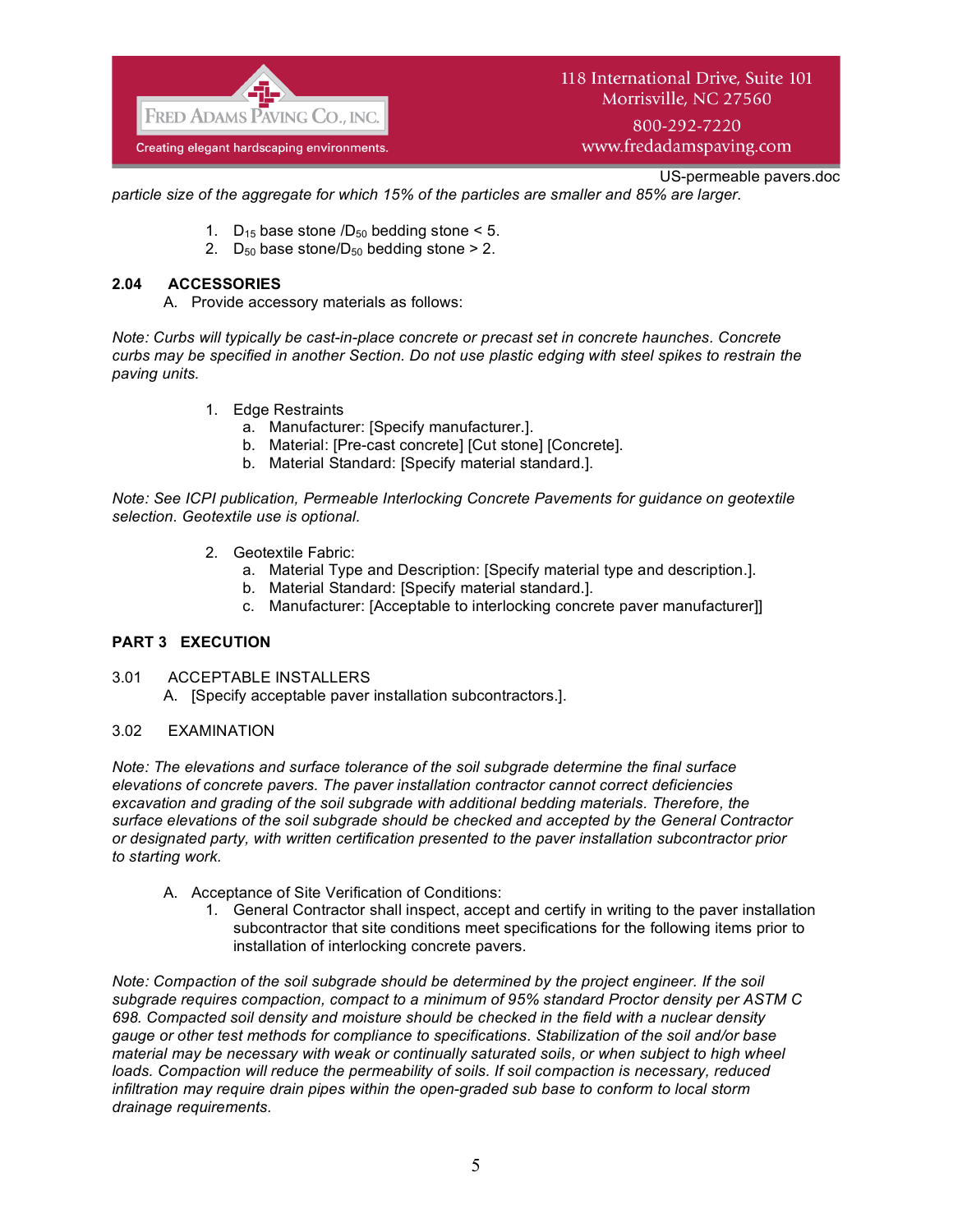

800-292-7220 www.fredadamspaving.com

US-permeable pavers.doc

- a. Verify that subgrade preparation, compacted density and elevations conform to specified requirements.
- b. Provide written density test results for soil subgrade to the Owner, General Contractor and paver installation subcontractor.
- c. Verify location, type, and elevations of edge restraints, [concrete collars around] utility structures, and drainage pipes and inlets.
- 2. Do not proceed with installation of bedding and interlocking concrete pavers until subgrade soil conditions are corrected by the General Contractor or designated subcontractor.

#### 3.03 PREPARATION

- A. Verify that the soil subgrade is free from standing water.
- B. Stockpile joint/opening filler, base and subbase materials such that they are free from standing water, uniformly graded, free of any organic material or sediment, debris, and ready for placement.
- C. Edge Restraint Preparation:
	- 2. Install edge restraints per the drawings [at the indicated elevations].

#### 3.04 INSTALLATION

*Note: The minimum slope of the soil subgrade should be 0.5%. Actual slope of soil subgrade will depend on the drainage design and exfiltration type. All drainpipes, observation wells, overflow pipes, geotextile (if applicable) and impermeable liner (if applicable) should be in place per the drawings prior to or during placement of the subbase and base, depending on their location. Care must be taken not to damage drainpipes during compaction and paving. No mud or sediment can be left on the base or bedding aggregates. If they are contaminated, they must be removed and replaced with clean materials.* 

#### A. General

- 1. Any excess thickness of soil applied over the excavated soil subgrade to trap sediment from adjacent construction activities shall be removed before application of the [geotextile] and subbase materials.
- 2. Keep area where pavement is to be constructed free from sediment during entire job. [Geotextiles] Base and bedding materials contaminated with sediment shall be removed and replaced with clean materials.
- 3. Do not damage drainpipes, overflow pipes, observation wells, or any inlets and other drainage appurtenances during installation. Report any damage immediately to the project engineer.
- B. Geotextiles
	- 1. Place on [bottom and] sides of soil subgrade. Secure in place to prevent wrinkling from vehicle tires and tracks.
	- 2. Overlap a minimum of [0.3 in (12 in.)] [0.6 m (24 in.)] in the direction of drainage.
- C. Open-graded subbase and base
	- 1. Moisten, spread and compact the No. 2 subbase in 4 to 6 in. (100 to 150 mm) lifts [without wrinkling or folding the geotextile. Place subbase to protect geotextile from wrinkling under equipment tires and tracks.]
	- 2. For each lift, make at least two passes in the vibratory mode then at least two in the static mode with a minimum 10 t (10 T) vibratory roller until there is no visible movement of the No. 2 stone. Do not crush aggregate with the roller.
	- 3. The surface tolerance of the compacted No. 2 subbase shall be  $\pm 2$  1/2 in. ( $\pm$  65mm) over a 10 ft (3 mm) straightedge.
	- 4. Moisten, spread and compact No. 57 base in 100 mm (4 in.) lift over the compacted No.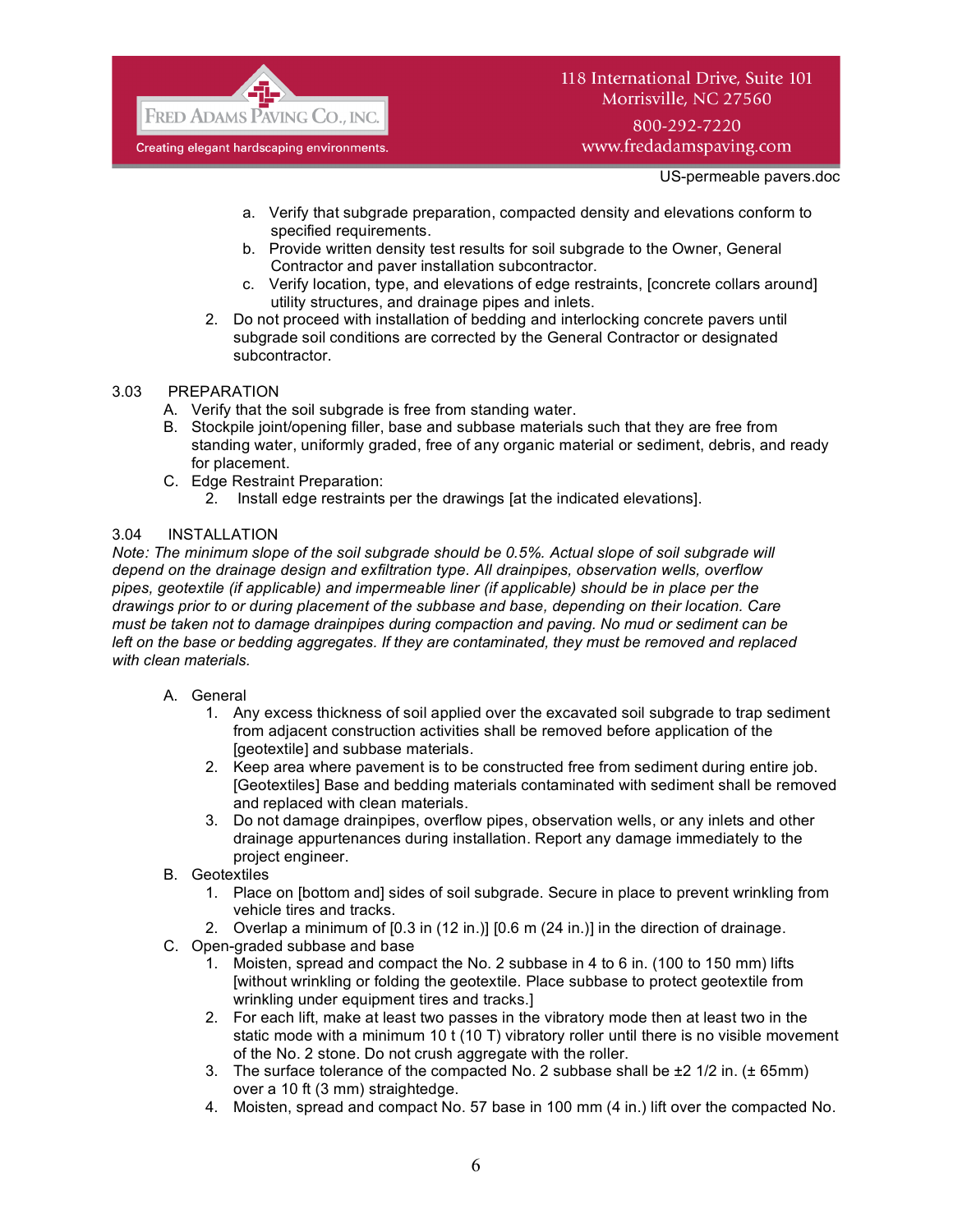

800-292-7220 www.fredadamspaving.com

US-permeable pavers.doc

2 subbase with a minimum 10 t (10 T) vibratory roller until there is no visible movement of the No. 57 stone. Do not crush aggregate with the roller.

5. The surface tolerance the compacted No. 57 base should not deviate more than. ±1 in. (25 mm) over a 10 ft (3 m) straightedge.

*Note: In-place density of the base and subbase may be checked per ASTM D 4254. Compacted density should be 95% of the laboratory index density established for the subbase and base stone.* 

- D. Bedding layer
	- 1. Moisten, spread and screed the No. 8 stone bedding material.
	- 2. Fill voids left by removed screed rails with No. 8 stone.
	- 3. The surface tolerance of the screeded No. 8 bedding layer shall be ±3/8 in (10 mm) over a 10 ft (3 m) straightedge.
	- 4. Do not subject screeded bedding material to any pedestrian or vehicular traffic before paving unit installation begins.
- E. Permeable interlocking concrete pavers and joint/opening fill material
	- 1. Lay the pavers [paving slabs] in the pattern(s) and joint widths shown on the drawings. Maintain straight pattern lines.
	- 2. Fill gaps at the edges of the paved area with cut units. Cut pavers subject to tire traffic shall be no smaller than 1/3 of a whole unit.
	- 3. Cut pavers and place along the edges with a [double-bladed splitter or] masonry saw.
	- 4. Fill the openings and joints with [No. 8] stone.

*Note: Some paver joint widths may be narrow and not accept most of the No. 8 stone. Use joint material that will fill joints such as washed ASTM No. 9 or No. 10 stone. These smaller stone sizes are recommended for filling joints in pedestrian applications that use 2 3/8 in. (60 mm) thick pavers.*

- 5. Remove excess aggregate on the surface by sweeping pavers clean.
- 6 Compact and seat the pavers into the bedding material using a low-amplitude, 75- 90 Hz plate compactor capable of at least 4,000 lbs (18 kN) centrifugal compaction force. This will require at least two passes with the plate compactor.
- 7. Do not compact within 6 ft (2 m) of the unrestrained edges of the paving units.
- 8. Apply additional aggregate to the openings and joints, filling them completely. Remove excess aggregate by sweeping then compact the pavers. This will require at least two passes with the plate compactor.
- 9. All pavers within 6 ft (2 m) of the laying face must be left fully compacted at the completion of each day.
- 10. The final surface tolerance of compacted pavers shall not deviate more than ±3/8 (10 mm) under a 10 ft (3 m) long straightedge.
- 11. The surface elevation of pavers shall be 1/8 to 1/4 in. (3 to 6 mm) above adjacent drainage inlets, concrete collars or channels.
- 3.05 FIELD QUALITY CONTROL
	- A. After sweeping the surface clean, check final elevations for conformance to the drawings.
	- B. Lippage: No greater than 1/8 in. (3 mm) difference in height between adjacent pavers.

*Note: The minimum slope of the finished pavement surface should be 1%. The surface of the pavers may be 1/8 to 1/4 in. (3 to 6 mm.) above the final elevations after compaction. This helps compensate for possible minor settling normal to pavements.*

C. The surface elevation of pavers shall be 1/8 to 1/4 in. (3 to 6 mm) above adjacent drainage